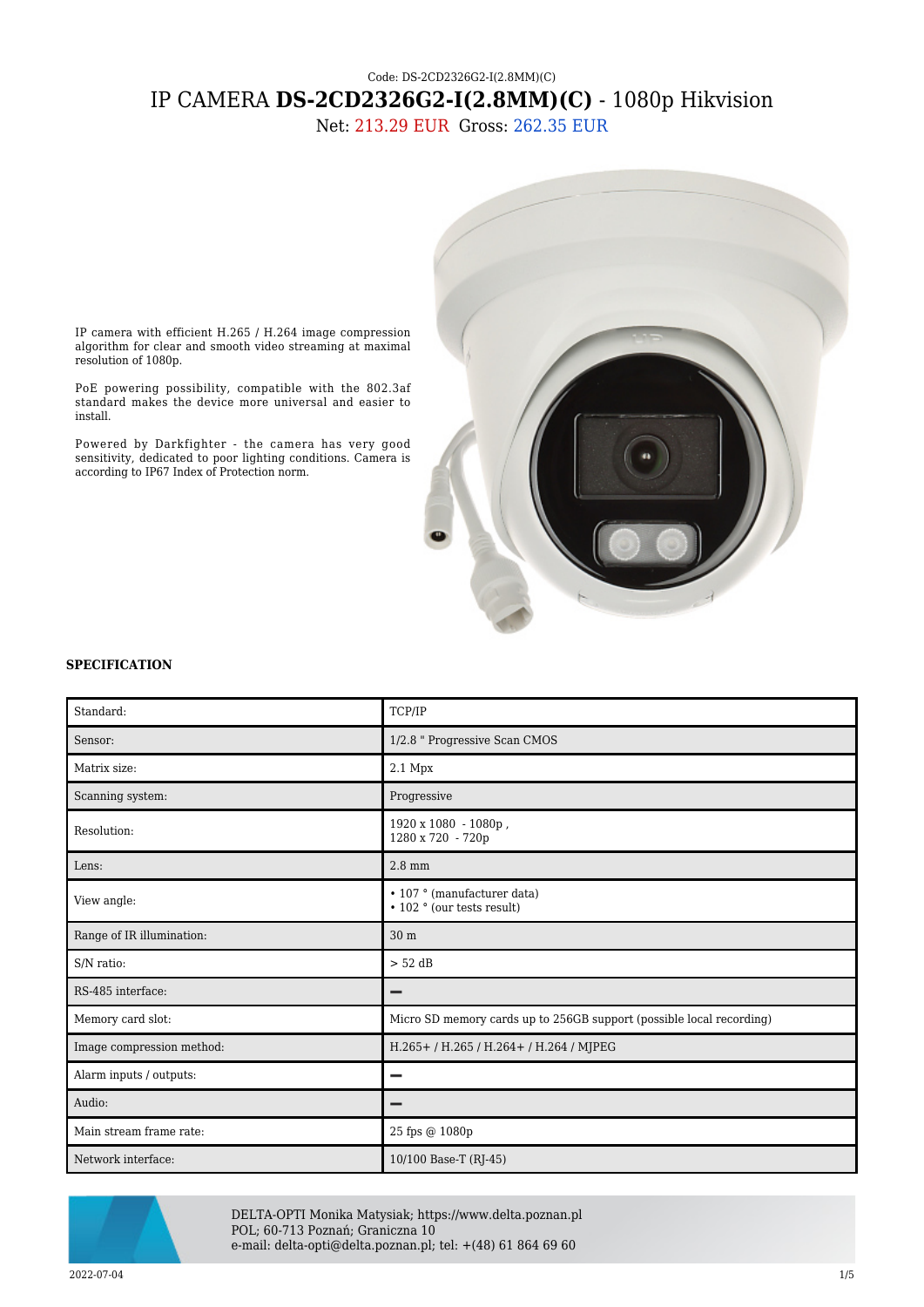| Network protocols:             | TCP/IP, ICMP, HTTP, HTTPS, FTP, DHCP, DNS, DDNS, RTP, RTSP, NTP, UPnP,<br>SMTP, IGMP, IEEE 802.1x, QoS, IPv4/IPv6, UDP, Bonjour, SSL / TLS, PPPoE, SNMP                                                                                                                                                                                                                                                                                                                                                                                                                                                                                                                                                                                                                                                                                                                                                                                                                                                                                                                                                                                     |
|--------------------------------|---------------------------------------------------------------------------------------------------------------------------------------------------------------------------------------------------------------------------------------------------------------------------------------------------------------------------------------------------------------------------------------------------------------------------------------------------------------------------------------------------------------------------------------------------------------------------------------------------------------------------------------------------------------------------------------------------------------------------------------------------------------------------------------------------------------------------------------------------------------------------------------------------------------------------------------------------------------------------------------------------------------------------------------------------------------------------------------------------------------------------------------------|
| <b>WEB</b> Server:             | Built-in                                                                                                                                                                                                                                                                                                                                                                                                                                                                                                                                                                                                                                                                                                                                                                                                                                                                                                                                                                                                                                                                                                                                    |
| Max. number of on-line users:  | 6                                                                                                                                                                                                                                                                                                                                                                                                                                                                                                                                                                                                                                                                                                                                                                                                                                                                                                                                                                                                                                                                                                                                           |
| ONVIF:                         | 18.12                                                                                                                                                                                                                                                                                                                                                                                                                                                                                                                                                                                                                                                                                                                                                                                                                                                                                                                                                                                                                                                                                                                                       |
| Main features:                 | • Camera from AcuSense series<br>• The "Darkfighter" series cameras provide a clear color image even at very poor<br>lighting<br>· WDR - 120 dB - Wide Dynamic Range<br>• 3D-DNR - Digital Noise Reduction<br>• ROI - improve the quality of selected parts of image<br>• EXIR - high-efficiency infrared LEDs technology, which evenly covers the whole<br>plan of both central vantage points of the scene as well as the corners<br>• Day/night mode<br>• ICR - Movable InfraRed filter<br>• WB - White Balance<br>• BLC/HLC - Back Light / High Light Compensation<br>• AGC - Automatic Gain Control<br>• Anti-Flicker - The technology eliminates the tiring eyes flickering image effect<br>• Possibility to change the resolution, quality and bit rate<br>• Sharpness - sharper image outlines<br>• Configurable Privacy Zones<br>• Motion Detection<br>• Mirror - Mirror image<br>• Filtering of false alarms based on the recognition of persons and vehicles<br>• Intelligent Image Analysis : crossing the line (tripwire), intrusion, detection of entry<br>into the area / exit from the area, scene changing, face detection |
| Mobile phones support:         | Port no.: 8000 or access by a cloud (P2P)<br>• Android: Free application Hik-Connect<br>• iOS: Free application Hik-Connect                                                                                                                                                                                                                                                                                                                                                                                                                                                                                                                                                                                                                                                                                                                                                                                                                                                                                                                                                                                                                 |
| Default IP address:            | 192.168.1.64                                                                                                                                                                                                                                                                                                                                                                                                                                                                                                                                                                                                                                                                                                                                                                                                                                                                                                                                                                                                                                                                                                                                |
| Default admin user / password: | $admin / -$<br>The administrator password should be set at the first start                                                                                                                                                                                                                                                                                                                                                                                                                                                                                                                                                                                                                                                                                                                                                                                                                                                                                                                                                                                                                                                                  |
| Web browser access ports:      | 80                                                                                                                                                                                                                                                                                                                                                                                                                                                                                                                                                                                                                                                                                                                                                                                                                                                                                                                                                                                                                                                                                                                                          |
| PC client access ports:        | Port no.: 8000 or access by a cloud (P2P) - iVMS-4200 application                                                                                                                                                                                                                                                                                                                                                                                                                                                                                                                                                                                                                                                                                                                                                                                                                                                                                                                                                                                                                                                                           |
| Mobile client access ports:    | 8000                                                                                                                                                                                                                                                                                                                                                                                                                                                                                                                                                                                                                                                                                                                                                                                                                                                                                                                                                                                                                                                                                                                                        |
| Port ONVIF:                    | 80                                                                                                                                                                                                                                                                                                                                                                                                                                                                                                                                                                                                                                                                                                                                                                                                                                                                                                                                                                                                                                                                                                                                          |
| <b>RTSP URL:</b>               | • Main stream: rtsp://user:password@192.168.1.64:554/Streaming/Channels/101/ -<br>with authorization<br>. Sub stream: rtsp://user.password@192.168.1.64.554/Streaming/Channels/102/<br>with authorization                                                                                                                                                                                                                                                                                                                                                                                                                                                                                                                                                                                                                                                                                                                                                                                                                                                                                                                                   |
| Power supply:                  | $\cdot$ PoE (802.3af),<br>• 12 V DC / 500 mA                                                                                                                                                                                                                                                                                                                                                                                                                                                                                                                                                                                                                                                                                                                                                                                                                                                                                                                                                                                                                                                                                                |
| Power consumption:             | $\leq$ 7 W @ PoE (802.3af)<br>$\leq 6$ W @ 12 V DC                                                                                                                                                                                                                                                                                                                                                                                                                                                                                                                                                                                                                                                                                                                                                                                                                                                                                                                                                                                                                                                                                          |
| Housing:                       | Dome, Metal                                                                                                                                                                                                                                                                                                                                                                                                                                                                                                                                                                                                                                                                                                                                                                                                                                                                                                                                                                                                                                                                                                                                 |
| Color:                         | White                                                                                                                                                                                                                                                                                                                                                                                                                                                                                                                                                                                                                                                                                                                                                                                                                                                                                                                                                                                                                                                                                                                                       |
| "Index of Protection":         | <b>IP67</b>                                                                                                                                                                                                                                                                                                                                                                                                                                                                                                                                                                                                                                                                                                                                                                                                                                                                                                                                                                                                                                                                                                                                 |
| Vandal-proof:                  |                                                                                                                                                                                                                                                                                                                                                                                                                                                                                                                                                                                                                                                                                                                                                                                                                                                                                                                                                                                                                                                                                                                                             |
| Operation temp:                | -30 °C  60 °C                                                                                                                                                                                                                                                                                                                                                                                                                                                                                                                                                                                                                                                                                                                                                                                                                                                                                                                                                                                                                                                                                                                               |
| Weight:                        | $0.73$ kg                                                                                                                                                                                                                                                                                                                                                                                                                                                                                                                                                                                                                                                                                                                                                                                                                                                                                                                                                                                                                                                                                                                                   |
| Dimensions:                    | Ø 139 x 115 mm                                                                                                                                                                                                                                                                                                                                                                                                                                                                                                                                                                                                                                                                                                                                                                                                                                                                                                                                                                                                                                                                                                                              |
| Supported languages:           | Polish, English, Bulgarian, Croatian, Czech, Danish, Estonian, Finnish, French, Greek,<br>Spanish, Dutch, Lithuanian, Latvian, German, Norwegian, Portuguese, Russian,<br>Romanian, Serbian, Slovak, Slovenian, Swedish, Turkish, Ukrainian, Hungarian,<br>Vietnamese, Italian                                                                                                                                                                                                                                                                                                                                                                                                                                                                                                                                                                                                                                                                                                                                                                                                                                                              |



DELTA-OPTI Monika Matysiak; https://www.delta.poznan.pl POL; 60-713 Poznań; Graniczna 10 e-mail: delta-opti@delta.poznan.pl; tel: +(48) 61 864 69 60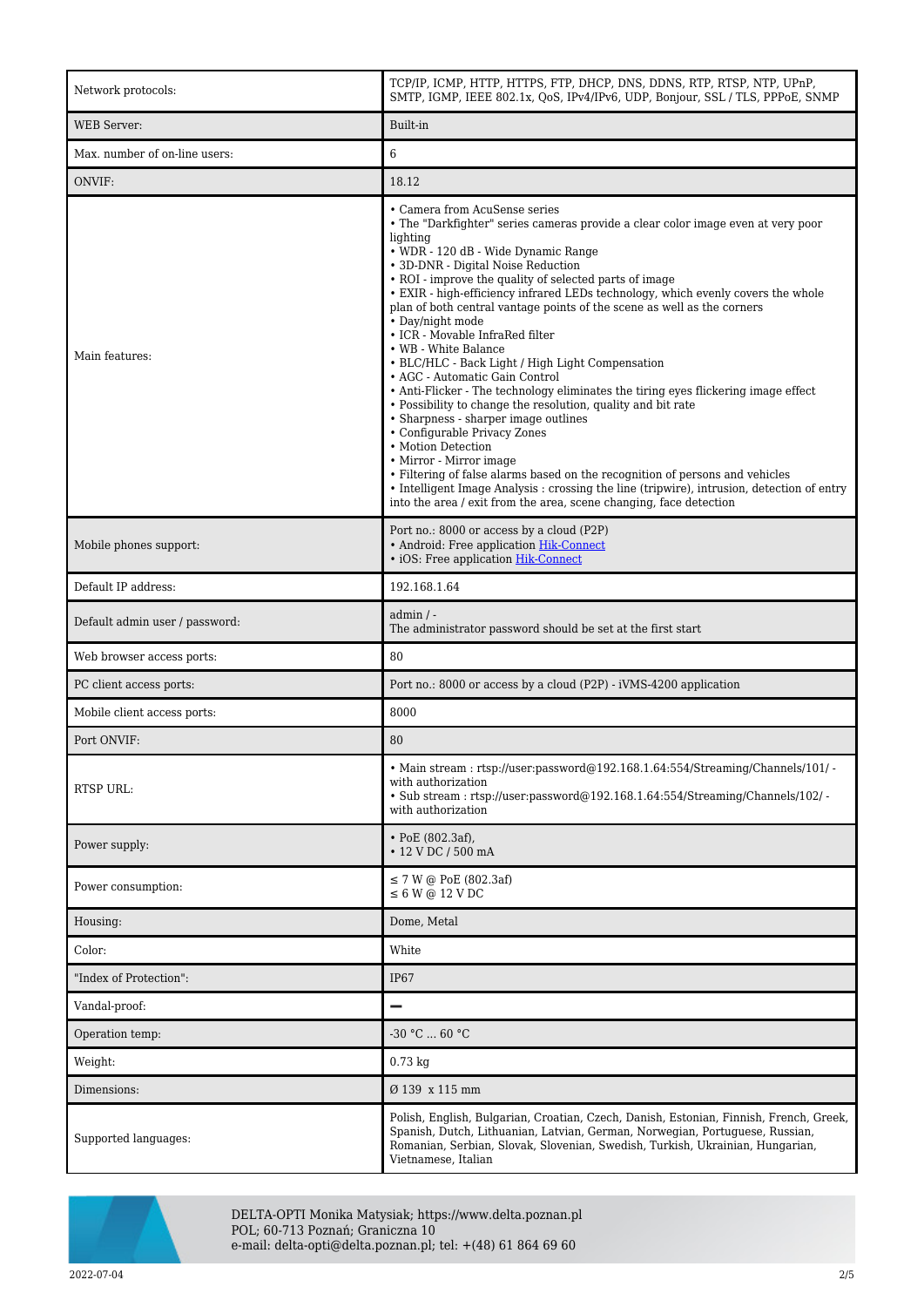| Manufacturer / Brand: | Hikvision |
|-----------------------|-----------|
| SAP Code:             | 311315156 |
| Guarantee:            | 3 years   |

## **PRESENTATION**

Camera is out from clamping ring:



Memory card slot:





Mounting side view:



DELTA-OPTI Monika Matysiak; https://www.delta.poznan.pl POL; 60-713 Poznań; Graniczna 10 e-mail: delta-opti@delta.poznan.pl; tel: +(48) 61 864 69 60

2022-07-04 3/5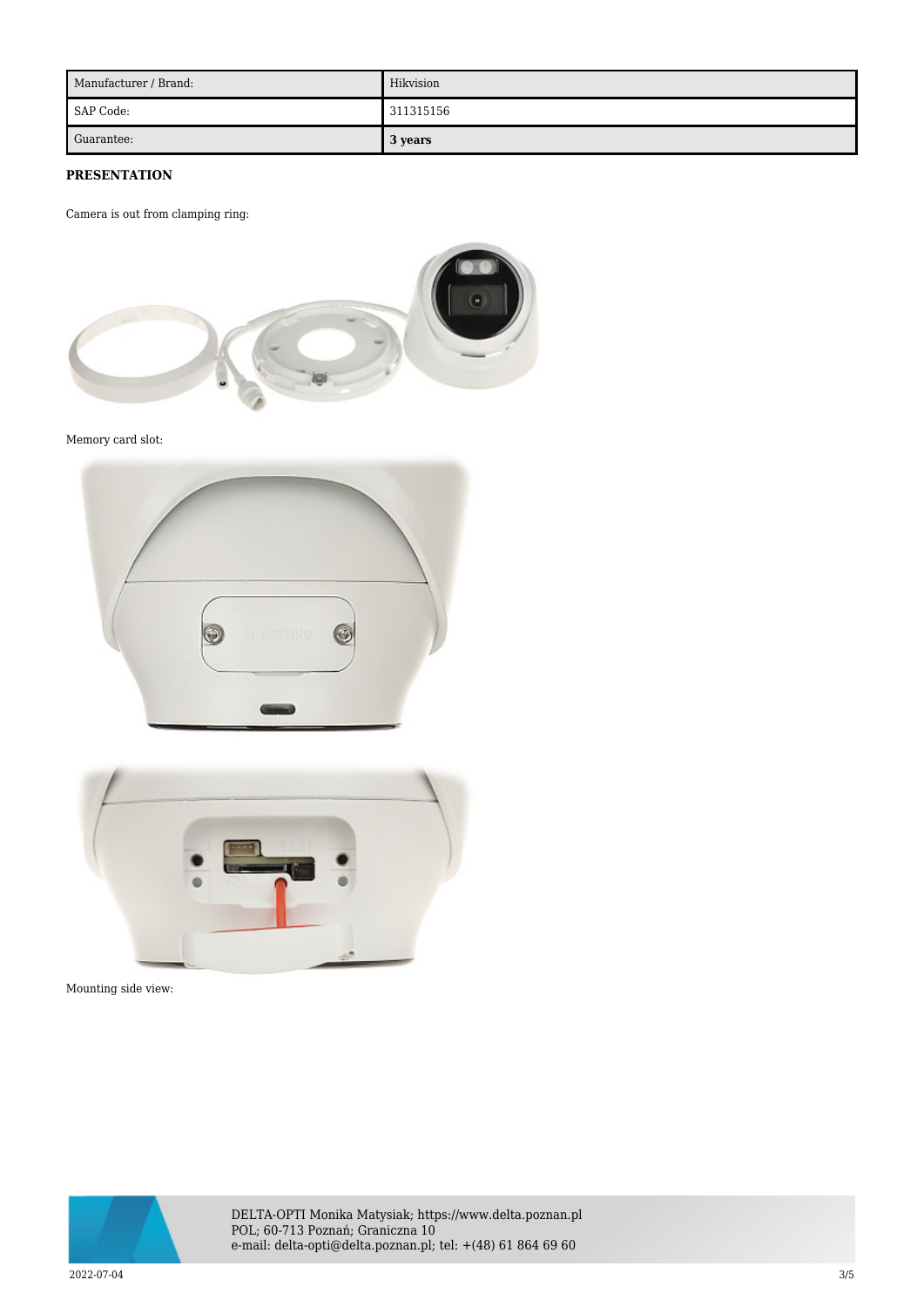

In the kit:



**OUR TESTS**

Camera image at artificial illumination (about 30Lux):



Camera image at night conditions with internal built-in IR illuminator on:





DELTA-OPTI Monika Matysiak; https://www.delta.poznan.pl POL; 60-713 Poznań; Graniczna 10 e-mail: delta-opti@delta.poznan.pl; tel: +(48) 61 864 69 60

2022-07-04 4/5